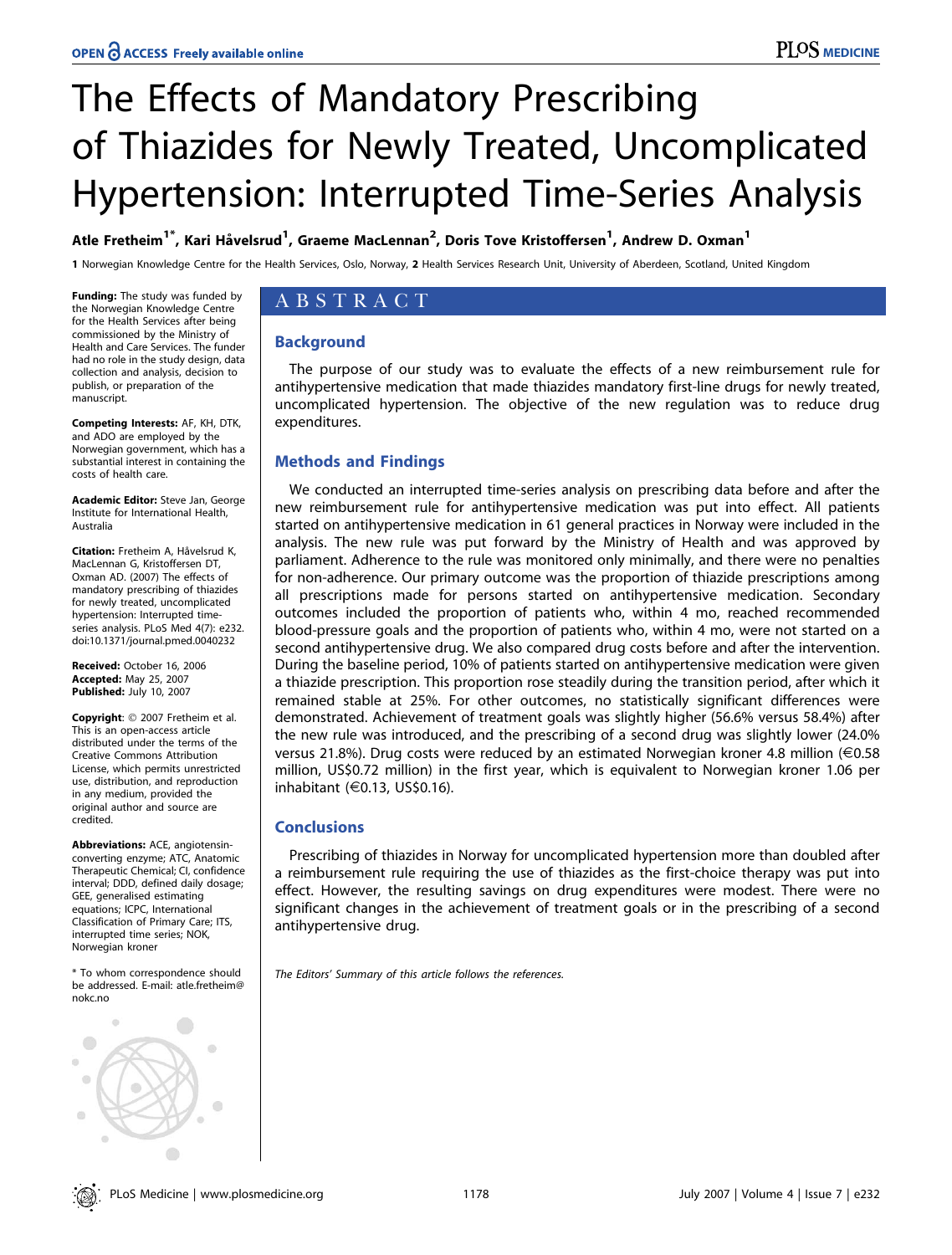## Table 1. Sales of Antihypertensive Drugs in Norway 1993–2003

| <b>Sales</b>                                                                                       | Year  |        |        |
|----------------------------------------------------------------------------------------------------|-------|--------|--------|
|                                                                                                    | 1993  | 1998   | 2003   |
| Sales of antihypertensive drugs (DDD/1,000 inhabitants/day) <sup>a</sup>                           | 104.6 | 165.3  | 229.6  |
| Estimated retail costs of antihypertensive medication (2003, NOK [million]) <sup>b</sup>           | 1.038 | 1.325  | 1,500  |
| Total estimated retail costs of registered drugs (2003, NOK [million]) <sup>b</sup>                | 7.680 | 10.822 | 14,378 |
| Retail costs of antihypertensive medication as a proportion of the cost of<br>all registered drugs | 14%   | 12%    | 10%    |

Antihypertensive drugs are also prescribed for conditions other than hypertension, e.g., ACE inhibitors for heart failure and beta-blocking agents for coronary heart disease.

<sup>a</sup>The DDD is the assumed average maintenance dose per day for a drug used on its main indication in adults [1]. b<br>Sales figures for 1993 and 1998 are expressed as 2003 NOK based on Norwegian Consumer Price Indices [9].

doi:10.1371/journal.pmed.0040232.t001

## Introduction

Antihypertensive medication is one of the major drug expenditures for the national drug-reimbursement scheme in Norway, adding up to around Norwegian kroner (NOK) 1,500 million per year (E180 million, US\$220 million) [1], i.e., NOK330 per inhabitant ( $\epsilon$ 40, US\$49). This represents 10% of all registered drug sales. The use of antihypertensive drugs has been increasing steadily over many years. However, their proportional contribution to the overall drug expenditure in Norway has decreased slightly (Table 1). An estimated 6%– 10% of the Norwegian population is being treated for hypertension [2].

Several drugs are available for the treatment of hypertension and, in terms of effectiveness, there is little or no difference between them. From a public health and economic perspective, the major difference between the drugs is probably the price. The cost of many non-thiazide drugs is 10-fold that of thiazides [2].

Norway is one country where the use of thiazides is particularly low and the use of expensive alternatives is high [2], and this has been an issue of concern for the Ministry of Health as well as for Norwegian parliamentarians [3].

In late 2003, the Norwegian parliament passed a regulation aimed at reducing public expenditure on antihypertensive drugs. Choosing a thiazide as the first-choice therapy for uncomplicated hypertension became a prerequisite for the reimbursement of drug costs, unless there were medical reasons for selecting other drugs. The new reimbursement rule was officially presented on 15 January 2004 and was put into effect on 1 March 2004.

Substantial savings were expected to result from the new reimbursement rule. However, factors other than the anticipated increase in thiazide use may affect expenditures. For instance, some critics believe that thiazides are less effective in controlling blood pressure and that the need for add-on drugs will outweigh the economic gains.

The effects of health-policy interventions are often poorly evaluated. Owing to pressures to implement health-policy interventions quickly and widely, it is not always feasible to conduct rigorous evaluations, such as a randomised controlled trial. Sometimes the nature of the intervention is such that a control group is difficult to establish, e.g., owing to mass-media campaigns.

If a randomised evaluation is not possible, a before-andafter study may be an alternative. However, if measurements

are only made once before and once after the intervention, the findings may be misleading. For instance, if changes in prescribing of a drug were observed before and after an intervention, this could simply reflect an ongoing trend that is independent of the intervention. Another explanation for an observed change could be other influences that coincide with the intervention. One way of increasing the robustness of a before-and-after analysis is to collect several data points before and after the intervention—an interrupted time-series (ITS) analysis (see Figure 1) [4].

The primary objectives of this study were to measure changes in prescribing of thiazides for newly treated, uncomplicated hypertension following the introduction of the new reimbursement rule. Also, we explored possible changes in proportions of people achieving recommended blood-pressure targets and the need for add-on drugs or switching of medication.

# Methods

We conducted an ITS analysis, with 11 measurements at monthly intervals before and after the intervention. We incorporated a transition period from December 2003 to February 2004. The study protocol (Text S1) is available on our Web site (http://www.nokc.no).

## **Participants**

We included general practices in and around Oslo, Norway. The sample was drawn from three different practice populations: (1) practices randomised to the intervention group in a recently completed trial of a multifaceted intervention aimed at improving adherence to clinical practice guidelines for the pharmacological treatment of hypertension, where prescribing of thiazides was an outcome measure [5]; (2) practices from the control group in the same trial; and (3) practices that had not participated in the trial.

## Intervention

A new rule from the Norwegian Medicines Agency made thiazides the only reimbursed drug class for uncomplicated hypertension, i.e., in patients who had no hypertensive organ damage, and no gout, reduced glucose tolerance, or untreated diabetes. Non-thiazide drugs may be reimbursed provided that a medical reason is given in the medical record.

Information about the new rule was circulated to all physicians through the January 2004 edition of the bulletin of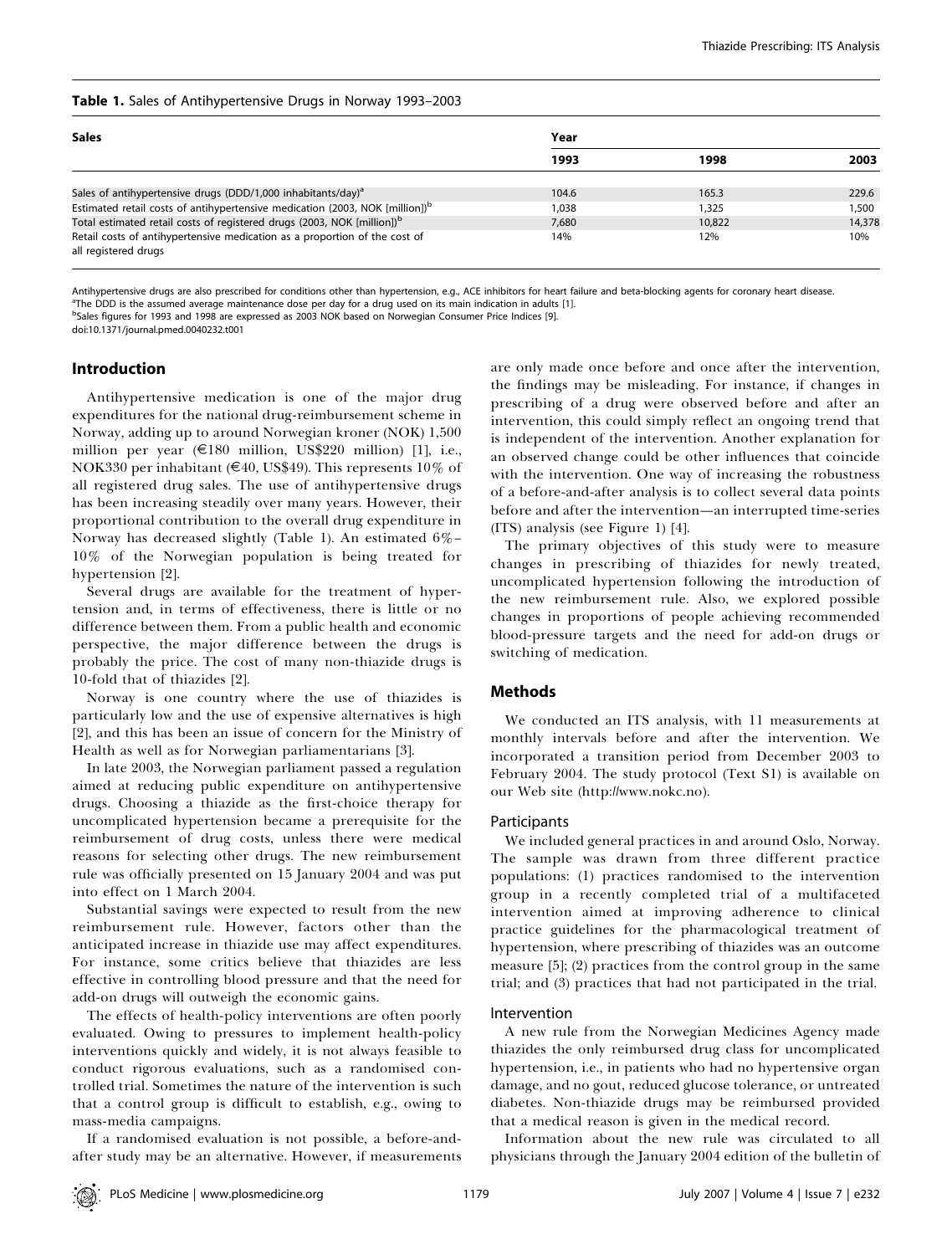

Figure 1. An ITS is a Quasi-Experimental Design that Can Be Used to Evaluate an Intervention when a True Randomised Controlled Experiment Is Not Feasible

In this study, the intervention was a policy change that was being delivered to all physicians in Norway and, because of this, no control was available. An ITS design strengthens a before-and-after design by taking repeated measurements of the outcome over time, both pre- and postintervention. Using appropriate statistical methods, it is then possible to estimate the effect of an intervention given the underlying trend of the data, and taking into account effects such as seasonality or serial correlation. There are a variety of possible intervention effects in an ITS experiment, for example where the intervention has had an effect on the slope and level of the outcome.

doi:10.1371/journal.pmed.0040232.g001

the Norwegian Medicines Agency [6]. The rule was also widely debated in the media [7].

No specific sanctions were announced, but it was stated that the National Insurance Administration, which manages the reimbursement of drugs, was about to increase its monitoring activities of adherence to reimbursement rules, generally. In theory, a physician who does not adhere to the reimbursement rule may lose the right to issue prescriptions that are to be covered by the national insurance scheme. However, this has never happened in practice. During the first year after introduction of the new rule, there was a minimal amount of monitoring.

The intervention was not completely independent of other changes that have taken place over time. A debate on the choice of medication for hypertension has been going on for several years within the medical community, and also in the public domain. For instance, an economic analysis on potential savings if thiazides were used as the first-line medication [2] made the headlines in Norway in September 2003 [8]. Also, the new regulation prompted a debate, widely covered in the media, where opinion leaders and other stakeholders had strongly divergent views regarding the use of thiazides for the treatment of hypertension [7]. This may be regarded as a direct consequence of the intervention and not a source of bias. The 3-mo transition period incorporated in our analysis eliminates any short-term effects of this debate on our results. However, it is not possible to determine what, if any, effect the debate had on raising awareness of the policy and, thereby, adherence.

#### Data Collection

We collected data from electronic medical records held at the practices involved in the study. The data included all prescribed antihypertensive drugs (Anatomic Therapeutic Chemical [ATC] groups C02, C03A, C03E, C07, C08, and C09) from 3 y before and 1 y after the reimbursement rule was implemented.

For all patients who had been given a prescription for an antihypertensive drug, we also collected information on cardiovascular diagnoses (International Classification of Primary Care [ICPC] codes K74–80, K84, K89–92, and K99) and prescribing of cardiovascular drugs (ATC group C01). This was to identify patients who might have been taking the drugs for reasons other than hypertension. We also extracted blood-pressure measurements, and only patients with a recorded measurement above 140/90 mm Hg were included in the main analyses.

Because antihypertensive drugs are also prescribed to treat migraine or hyperthyroidism, we identified patients with these diagnoses (ICPC codes N89 and T85) and prescriptions for drugs to treat these conditions (ATC codes N02C and H03B). If these diagnoses or prescriptions were recorded, the patient was excluded from the analysis.

The new reimbursement rule included only patients treated for uncomplicated hypertension, defined in this case as not having target-organ damage, gout, decreased glucose tolerance, or untreated diabetes. In order to identify patients with these conditions, we extracted information on relevant diagnoses (K87, T92, T89, and T90) and prescriptions (M04 and A10). We did not attempt to identify patients with decreased glucose tolerance, as we did not believe that the available data would enable us to do this in a reliable way. Patients with a recorded glucose measurement of  $\geq 7$  mmol/l and no recorded prescriptions for antidiabetic medication or other diabetes aids were considered as having untreated diabetes, and were thus excluded from the main analyses.

We have no reason to believe that the intervention affected data collection, which was the same for all included data.

## Outcomes

In the protocol, we defined outcomes in terms of undesired events (e.g., the proportion of non-thiazide prescribing). We decided to invert the outcomes and to report desired events instead, in the belief that this is easier to understand. We also initially planned in the protocol to report two indicators of inappropriate prescribing as one composite outcome measure. However, we subsequently decided to report them separately as we believed that mixing the two measures could be confusing for the reader, particularly since many patients had both outcomes.

The primary outcome was the proportion of thiazide prescriptions among all prescriptions made for persons started on antihypertensive medication. Drugs belonging to ATC groups C03A and C03E were counted as thiazides. Patients were considered untreated if there was no record of a prescription for an antihypertensive drug in the previous 22 mo.

Secondary outcomes could be classified into five groups: (1) subgroup analysis of primary outcome where all patients with diabetes were excluded (patients with untreated diabetes were excluded from the main analysis); (2) the proportion of patients who, within 4 mo, reached recommended bloodpressure goals; (3) the proportion of patients who, within 4 mo, were not started on a second antihypertensive drug; (4) the proportion of patients with heart failure being prescribed an angiotensin-converting enzyme (ACE) inhibitor (ATC groups C09A and C09B) within 3 mo of receiving the diagnosis; and (5) the proportion of patients with coronary heart disease being prescribed a beta-blocking agent (ATC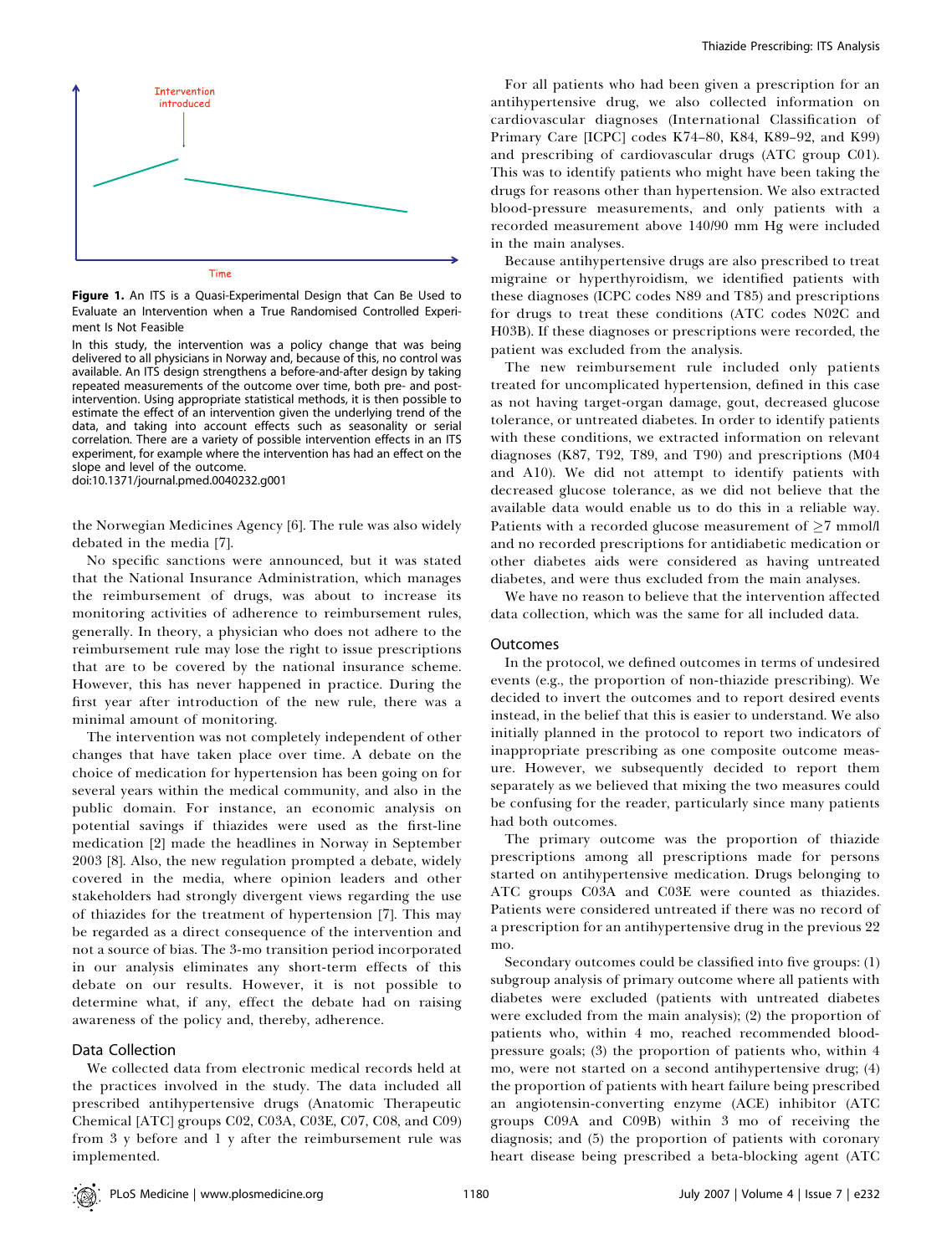## Table 2. Main Findings, Aggregated per Time Period

| <b>Outcome</b>                                                                       | <b>Time Period</b>      |                             |                          | <b>Absolute Difference</b>   |  |
|--------------------------------------------------------------------------------------|-------------------------|-----------------------------|--------------------------|------------------------------|--|
|                                                                                      | <b>Pre-intervention</b> | <b>Transition</b>           | <b>Post-intervention</b> | $(95\% \; \text{Cl})^a$      |  |
| Proportion of patients receiving thiazides                                           | 164/1,628 (10.1%)       | 77/484 (15.9%)              | 393/1,580 (24.9%)        | 16.6% (12.7% to 20.1%)       |  |
| Proportion of patients receiving thiazides<br>(excluding all patients with diabetes) | 155/1.496 (10.4%)       | 76/442 (17.2%)              | 377/1.434 (26.3%)        | 18.5% (12.7% to 20.1%)       |  |
| Proportion of patients achieving treatment goal                                      | 727/1,284 (56.6%)       | 229/384 (59.9%)             | 523/895 (58.4%)          | $-0.5\%$ (-21.4% to 10.1%)   |  |
| Proportion of patients being prescribed a second drug                                | 390/1,628 (24.0%)       | 116/368 (24.0%)             | 255/916 (21.8%)          | $-4.7\%$ (-20.6% to 6.6%)    |  |
| Proportion of patients with heart failure receiving<br><b>ACE</b> inhibitor          | 45/294 (15.3%)          | Not applicable <sup>b</sup> | 32/280 (11.4%)           | $-3.8\%$ ( $-7.9\%$ to 2.0%) |  |
| Proportion of patients with coronary heart disease<br>receiving beta-blocker         | 175/508 (34.4%)         | Not applicable <sup>b</sup> | 199/555 (35.9%)          | $1.1\%$ (-4.3% to 7.3%)      |  |

<sup>a</sup>Absolute difference and CIs are derived from the statistical models. For each outcome, the absolute difference presented is the difference between the predicted first point of the postintervention phase minus the predicted last point of the pre-intervention phase.

b<br><sup>b</sup>For these outcomes, we used date of diagnosis as the time point in the analysis, and a prescription had to be made within 3 mo after this date to be counted as compliant. Because the transition period lasted only 3 mo, we considered it appropriate to disregard it for these outcomes. doi:10.1371/journal.pmed.0040232.t002

group C07) within 3 mo of receiving the diagnosis (proxy measures for inappropriate prescribing).

For the secondary outcomes, the intervention period was shortened to 8 mo to allow for sufficient follow-up for all included patients.

We also conducted a subgroup analysis, comparing the main outcome for the three groups of practices that participated in the study.

These are objective outcomes based on data extracted electronically from medical records that required little or no interpretation; no blinding or reliability testing of outcome evaluation was therefore considered necessary.

#### Economic Evaluation

We conducted a post-hoc estimation of the savings on drug expenditures from the perspective of the health system, i.e., those who pay for health care. In Norway, antihypertensive medication is largely paid for by the government. We estimated the savings by extrapolating the drug expenditures in the pre-intervention and the post-intervention periods to include all practices in Norway for a full year. For each antihypertensive prescription for someone started on antihypertensive medication during the pre-intervention period, we applied drug prices as of 15 November 2003 from the 2004 edition of the Norwegian Pharmaceutical Product Compendium (''Felleskatalogen'') and, for the post-intervention period, we applied prices from the 2005 edition (prices as of 1 December 2004). Thus, the economic evaluation was a simple before-and-after analysis, not an ITS analysis. We excluded value-added tax and adjusted for the general price increase from 2003 to 2004 using consumer price indices from Statistics Norway [9]. All figures are expressed in 2004 NOK.

#### **Ethics**

We asked for consent from all the participating practices (Text S2). Physicians and patients were not identifiable from the collected data. No ethical approval was needed. The Norwegian Social Science Data Services approved the handling of data.

#### Sample Size and Statistics

In the planning of a previous randomised trial [5], we had estimated a needed sample size of around 140 practices in

order to demonstrate a 25% relative reduction in outcome measures between the control and intervention groups, with a power of 80% and a statistical significance level of 5%. This was based on the assumption that none of the outcomes of interest would be less than 50% in the control group, that the average number of patients included per practice would be around ten patients per outcome measure, and that the intracluster correlation coefficient would be around 0.2. In the current study, the recruited practices would serve as their own control, and we knew that the baseline level of prescribing non-thiazides greatly exceeded 50%. Thus, assuming no serial correlation or trend over time, we estimated a need for less than half the sample size compared with the previous study, i.e., around 60 practices.

Data were analysed using generalised estimating equations (GEE) in Stata (version 9.2) using the xtgee procedure and logit link function, adjusting for clustering and potential serial correlation at the practice level. Data were too sparse to account for clustering and serial correlation at the physician level. An exchangeable correlation structure was used. Parameters and effect sizes are either presented as odds ratios with 95% confidence intervals (CIs) or are converted to percentages with 95% CIs for ease of interpretation. All outcomes were re-analysed, removing the transition phase to corroborate the results of the primary analyses.

## Results

We invited 106 practices to participate, of which 64 agreed and provided us with written consent. Three practices were excluded owing to technical difficulties, and thus our analyses are based on data from 61 practices. Among these, 19 practices were from the intervention group in a trial that we had recently conducted [5], 21 practices were from the control group in the same trial, and 21 practices had not participated in the trial. The number of patients started on antihypertensive medication was similar in the two time periods (1,628 patients before and 1,580 patients after the rule was introduced). The aggregated results for before and after the intervention, as well as during the transition period, are shown in Table 2.

During the baseline period, the proportion of thiazide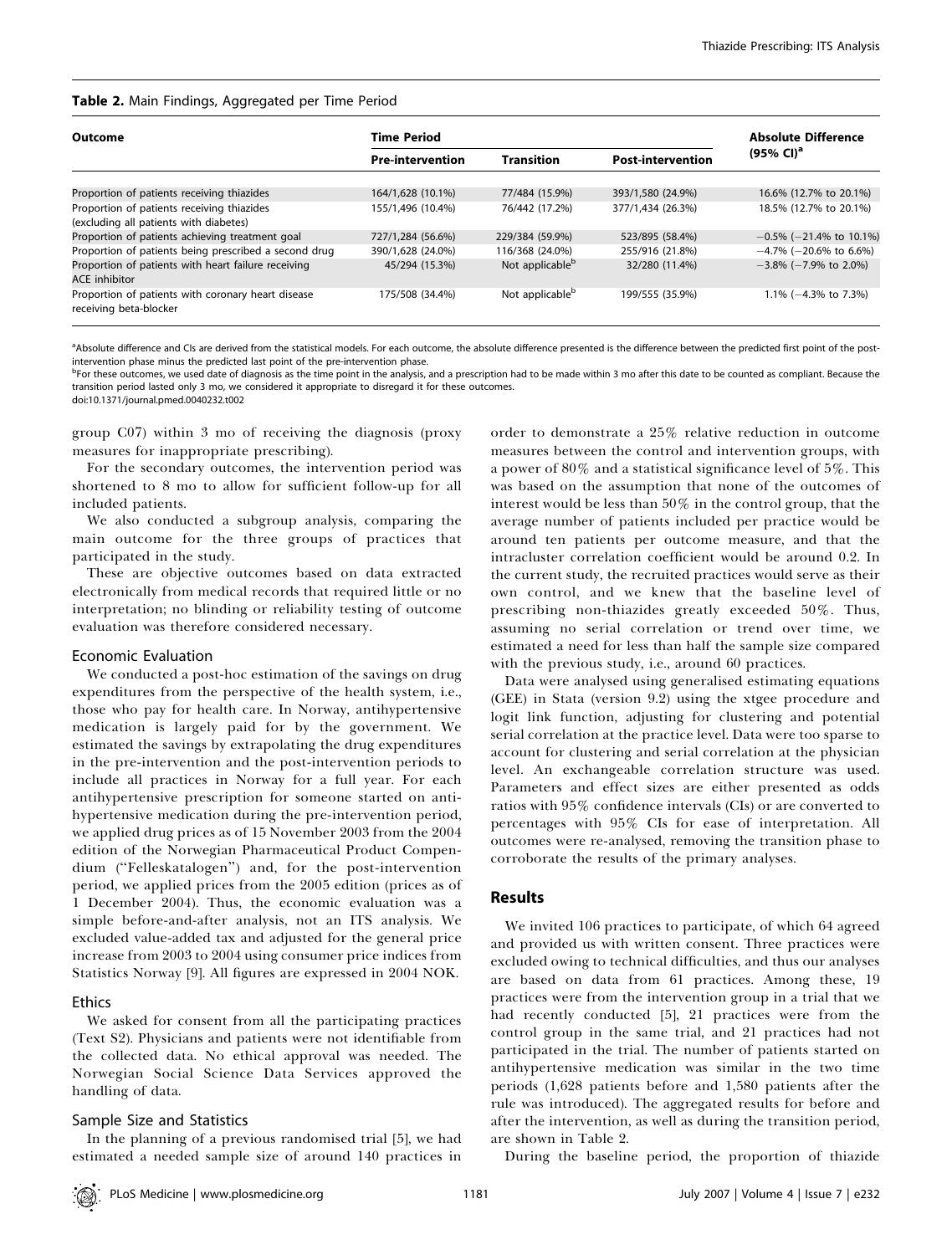

Figure 2. Proportion of Thiazide Prescriptions among All Prescriptions for Patients Started on Treatment for Uncomplicated Hypertension doi:10.1371/journal.pmed.0040232.g002

prescriptions among all prescriptions made for patients started on treatment for uncomplicated hypertension was consistently around 10% (Figure 2). In the transition period, i.e., the 3 mo before the regulation went into effect, thiazide prescribing increased considerably and, after the new regulation was made operational, the proportions averaged around 25%. The new level of thiazide prescribing remained stable within the time frame of our study (Figure 2).

The results of the regression analysis for the main outcome are shown in Table 3. The regression coefficients can be interpreted as follows. During the baseline period, thiazide prescribing was decreasing by a statistically non-significant absolute rate of 0.3% per month (95% CI  $-0.2\%$  to 0.8%). After the transition period, thiazide prescribing was nearly constant, decreasing by a statistically non-significant absolute rate of  $0.05\%$  per month (95% CI -0.65% to 0.35%). During the transition phase, the proportion of newly diagnosed patients who were prescribed thiazides increased by 4.9% per month (95% CI 0.3% to 9.1%). This corresponds to a 15% increase during the 3-mo transition phase. An alternative analysis excluding the transition phase confirms this. The odds ratio measuring the change in level from baseline to post-intervention is 3.7 (95% CI 2.5 to 5.6); using the predicted value for month 11, this can be interpreted as a change in level from baseline to post-intervention of 16.5% (95% CI 9.9% to 24.8%).

The results were similar when all patients with diabetes were excluded from the analysis (Table 2).

The regulation did not appear to have an effect on the achievement of treatment goals or the need for adding or switching to other drug classes, with no statistically significant change over time (Figures 3 and 4). Also, for the use of ACE inhibitors for heart failure and the use of beta-blockers for coronary heart disease, we did not detect any statistically significant change (Table 2). However, the sample sizes for those analyses were much smaller.

In the baseline period, the practices from the intervention group in the recently conducted trial were prescribing thiazides more frequently than the other two groups (absolute difference 12.3%; 95% CI 8.6% to 22.2%). This is

Table 3. Regression Analysis for Main Outcome (Prescribing of Thiazides)

| <b>Section of Time Series</b>                                   | <b>Odds Ratio</b> | CI (95%)       | <i>p</i> -Value |
|-----------------------------------------------------------------|-------------------|----------------|-----------------|
|                                                                 |                   |                |                 |
| Pre-intervention slope                                          | 0.969             | 0.922 to 1.019 | 0.220           |
| Change in level from<br>pre-intervention to<br>transition phase | 1.358             | 0.775 to 2.379 | 0.285           |
| <b>Transition slope</b>                                         | 1.46              | 1.076 to 1.98  | 0.015           |
| Change in level from transition<br>phase to post-intervention   | 1.295             | 0.875 to 1.917 | 0.195           |
| Post-intervention slope                                         | 0.996             | 0.962 to 1.031 | 0.823           |

doi:10.1371/journal.pmed.0040232.t003

in agreement with the results of the randomised trial [5]. As shown in Figure 5, the absolute increase in thiazide prescribing was also less pronounced in these practices compared to the ones that had not received the trial intervention. However, the difference was not statistically significant (absolute difference in intervention group practices 6.9%; 95% CI  $-6.0\%$  to 15.7%).

We estimated drug expenditures during the pre-intervention period to be NOK3.7 million ( $\epsilon$ 0.44 million, US\$0.55 million). We estimated drug expenditures for the postintervention period, after adjusting for differences in prescribing volumes, to be NOK3.5 million  $(\epsilon 0.42 \text{ million},$ US\$0.52 million). By extrapolating these figures to the national level, we estimated savings on drug expenditures to be NOK4.8 million ( $\epsilon$ 0.58 million, US\$0.72 million) over the first 12 mo post-intervention, which is equivalent to NOK1.06 per inhabitant (E0.13, US\$0.16).

#### **Discussion**

After the regulation was introduced making thiazides the only drugs qualifying for reimbursement for newly diagnosed uncomplicated hypertension, the rate of thiazide prescribing for this patient group increased from 10% to 25% in the practices included in our study. There was no apparent negative effect from the regulation in terms of achievement of treatment goals, the need for adding or switching to another drug class, or on the use of ACE inhibitors for heart failure or beta-blockers for coronary heart disease.

#### Strengths and Weaknesses of the Study

The inherent weaknesses of an observational design make it difficult to establish a causal relationship between the intervention and the observed effects. However, the magnitude of change, the temporal relationship with the intervention, and the plausibility of a causal relationship make us confident that it exists.

We do not know how representative the study practices are of general practices in Norway. Almost 40% of the invited practices did not agree to participate in our study, and this may have introduced some degree of bias. It is also possible that the new rule had a different impact on physicians in and around Oslo than in the rest of the country. However, total sales of thiazides increased all over the country during the study period, although this increase is less in Oslo than in the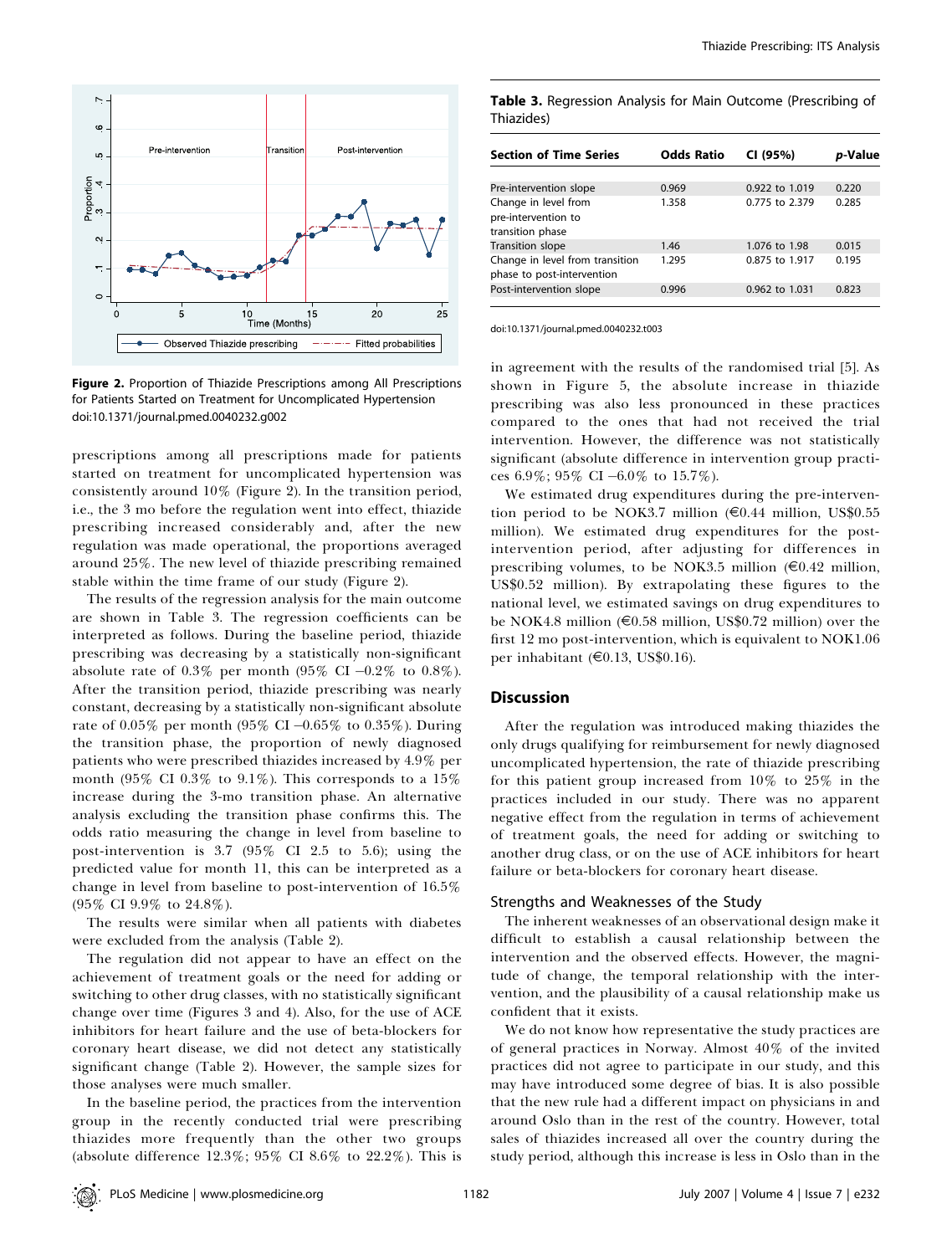

Figure 3. Proportion of Patients Achieving Treatment Goals  $( \leq 140/90$ mm Hg) within 4 mo, among All Started on Treatment for Uncomplicated Hypertension

doi:10.1371/journal.pmed.0040232.g003

rest of Norway (Table 4), which may mean that we have underestimated the effect size.

The price of many hypertensive drugs changed considerably in the year following the new regulation. While the increase in sales volume (defined daily dosages [DDDs]) for antihypertensive medications continued from 2003 to 2004, the total costs fell [1]. This was likely a result of specific measures unrelated to the new regulation, such as the "graded price model," which ensures an automatic price reduction when a drug goes off patent [1]. For example, the price of many ACE inhibitors dropped substantially during the study period. However, it is also possible that the introduction of mandatory thiazide prescribing contributed to minor changes in drug prices, for instance the price increase that we observed for some thiazide preparations. The decrease in the price of non-thiazides, paralleled by an increase in thiazide prices, diluted savings associated with the regulation. We also conducted our economic analysis using 2003 prices for both study periods, and found that the estimated savings would have been approximately doubled without the observed price changes.

The bulk of savings resulting from the regulation can be expected over the following years, as an increasing number of patients will be started on thiazides. Assuming that prescribing patterns and drug prices remain unchanged from the post-intervention period and onwards, we estimate that the annual savings would be approximately NOK37 million,  $(€4.4)$ million, US\$5.5 million) after 5 y, which is equivalent to NOK8.12 per inhabitant (E0.97, US\$1.21) (discounting rate of 4%, in accordance with guidelines from the Norwegian Ministry of Finance). However, countermeasures by pharmaceutical companies can be anticipated and could influence prescribing patterns and drug costs, thus reducing the potential savings.

One-third of the included practices had a higher level of thiazide prescribing at baseline, reflecting their participation in a randomised trial of an intervention promoting the use of thiazides [5]. This may have led to a slight underestimation of the intervention effect. However, the estimated effect did not



Figure 4. Proportion of Patients Receiving a Second Antihypertensive Drug within 4 mo of Starting Treatment for Uncomplicated Hypertension doi:10.1371/journal.pmed.0040232.g004

change significantly after exclusion of these practices from the analysis (an absolute increase from 15% to 17%).

In our opinion, the a priori specification of the transition period confers an advantage in our study. The estimated effect size of the intervention depends much on the choice of transition period. Without incorporating a transition period, the observed increase in thiazide prescribing over the final months before the new rule came into operation would have been included in the baseline period, making the effect size appear smaller. Conversely, if we had decided to extend the transition period by 1–2 mo in each direction, the difference before and after would have appeared to be greater than what we reported. This illustrates the potential for manipulation of time-series data and the need for detailed and publicly available protocols.

#### Study Findings in Relation to the Overall Evidence

Earlier attempts at achieving changes in prescribing patterns have often been aimed at *influencing* professional behaviour, rather than *imposing* a change in behaviour. Various quality-improvement strategies have been employed, e.g., educational interventions, reminders, audit and feedback, or financial incentives. In a recent systematic review of randomised and non-randomised studies, the authors concluded that such strategies only lead to modest shifts in the prescribing patterns of antihypertensive medication (median absolute increase of  $3\%$ , interquartile range  $1\%$  to  $5.5\%$  [10]. We recently conducted a randomised trial in Norwegian general practice evaluating the effect of a multifaceted intervention, including educational visits, audit and feedback, and computerised reminders [5]. The intervention led to an absolute increase in the rate of thiazide prescribing of 10%, which we considered a substantial effect compared to other interventions. However, the costs of implementing the intervention were also high, and the estimated savings were modest [11].

Our findings indicate that regulatory measures can be more effective in achieving changes in prescribing than conventional quality-improvement strategies. In addition, implementing a regulation such as the thiazide rule, with little monitoring and negligible penalties, makes it a far more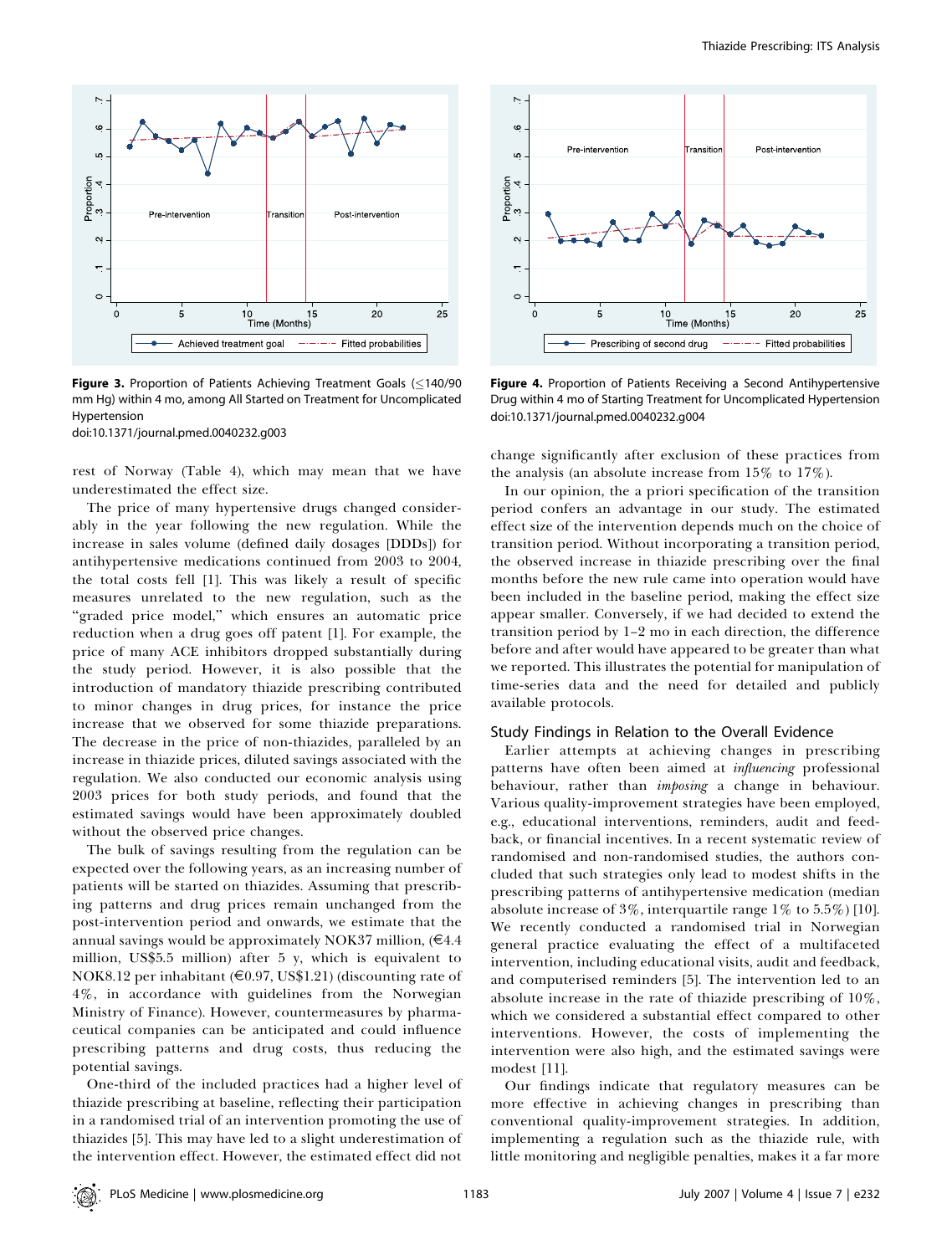

Figure 5. Proportion of Thiazide Prescriptions among Practices from Intervention Group in Earlier Trial (Group 1) and Other Practices (Group 2) doi:10.1371/journal.pmed.0040232.g005

cost-effective strategy. However, a problem with regulating physician behaviour is that it may be seen as infringing upon physician autonomy. The Norwegian Medical Association did not oppose the introduction of the new rule, but many critical voices were raised from the medical community, for example 19 consultants and professors at a university hospital in Oslo sent a letter of protest to the Minister of Health [12]. Other physicians argued that the medical profession has an ethical obligation to avoid unnecessary spending in order to make best use of the limited resources allocated to the health services.

The observed increase in the rate of thiazide prescribing was substantial in both absolute and relative terms (15% and 150%, respectively). On the other hand, even after the new regulation was introduced, non-thiazide drugs were being prescribed in 75% of all new cases of uncomplicated hypertension. It is highly unlikely that sound medical reasoning can explain this high degree of non-compliance among prescribing physicians. One possible cause is the existing controversy within the medical community regarding the appropriateness of thiazides as a first-line medication. Marketing of more expensive antihypertensives by pharmaceutical companies is likely to be an important factor [13]. Also, we cannot rule out the possibility of having included some patients who are not covered by the new regulation, e.g.,

patients with cardiovascular diseases who did not have their diagnosis coded in the medical record.

Restricting the number of drugs that are reimbursed is a widely adopted strategy to contain drug expenses. A major difference between the Norwegian policy and many analogous programmes is the opportunity that physicians have of exempting individual patients. Under the Norwegian regulation, the only requirement for reimbursement of other drugs is a note in the medical record, stating the reason why a thiazide could not be selected. Stricter conditions for granting exemptions are common in other settings, for example the need for approval before prescribing (prior authorisation) [14]. Limiting access to exemptions might have increased the effectiveness of the regulation, but would have entailed greater administrative costs, for example related to prior-authorisation procedures, and more resistance from stakeholder groups.

To our knowledge, there are only a very limited number of rigorous evaluations of the effect of introducing regulatory measures similar to the one we have carried out. Their effectiveness is unclear, although prior-authorisation schemes appear to have a substantial impact on prescribing [15]. Systematic reviews of the effects of pharmaceutical policies, including restrictions on reimbursed drugs, are underway [16].

Another approach to cost-containment for drugs is various forms of pricing policies. A recent systematic review included ten studies of the effect of reference pricing, i.e., a maximum level of reimbursement for a group of drugs assumed to be therapeutically equivalent [17]. The reviewers concluded that reference pricing can lead to a ''shift in drug use towards less expensive drugs.'' However, in a reference-pricing programme, the affected drugs typically belong to one drug class, e.g., ACE inhibitors. None of the included studies involved the use of a reference price for the full range of drugs used to treat a particular condition, thus making it difficult to compare the effects of reference pricing with the regulation that we have evaluated.

#### **Conclusions**

There was a large increase in the use of thiazides for newly treated hypertension after a reimbursement rule was put into effect mandating the use of thiazides if there were no medical reasons for selecting other drugs. This increase occurred without monitoring adherence and without introducing penalties for non-adherence, and no changes were observed in the proportion of patients who achieved treatment goals or who were prescribed a second antihypertensive drug.

| Table 4. Total Sales of Thiazides (ATC Codes C03A and C03E) in Oslo and All of Norway |  |  |  |
|---------------------------------------------------------------------------------------|--|--|--|
|---------------------------------------------------------------------------------------|--|--|--|

| Region                                          | <b>Time Period</b>              | <b>Absolute</b>              | Relative          |                |
|-------------------------------------------------|---------------------------------|------------------------------|-------------------|----------------|
|                                                 | 1 January 2003-30 November 2003 | 1 March 2004–31 January 2005 | <b>Difference</b> | Difference (%) |
| Oslo (DDD/1,000 inhabitants/day) <sup>a</sup>   | 8.5                             | 10.5                         | 2.0               | 24             |
| Norway (DDD/1,000 inhabitants/day) <sup>a</sup> | 10.6                            | 13.9                         | 3.3               | 31             |

Source: Norwegian Institute of Public Health.

a The DDD is the assumed average maintenance dose per day for a drug used on its main indication in adults [1]. doi:10.1371/journal.pmed.0040232.t004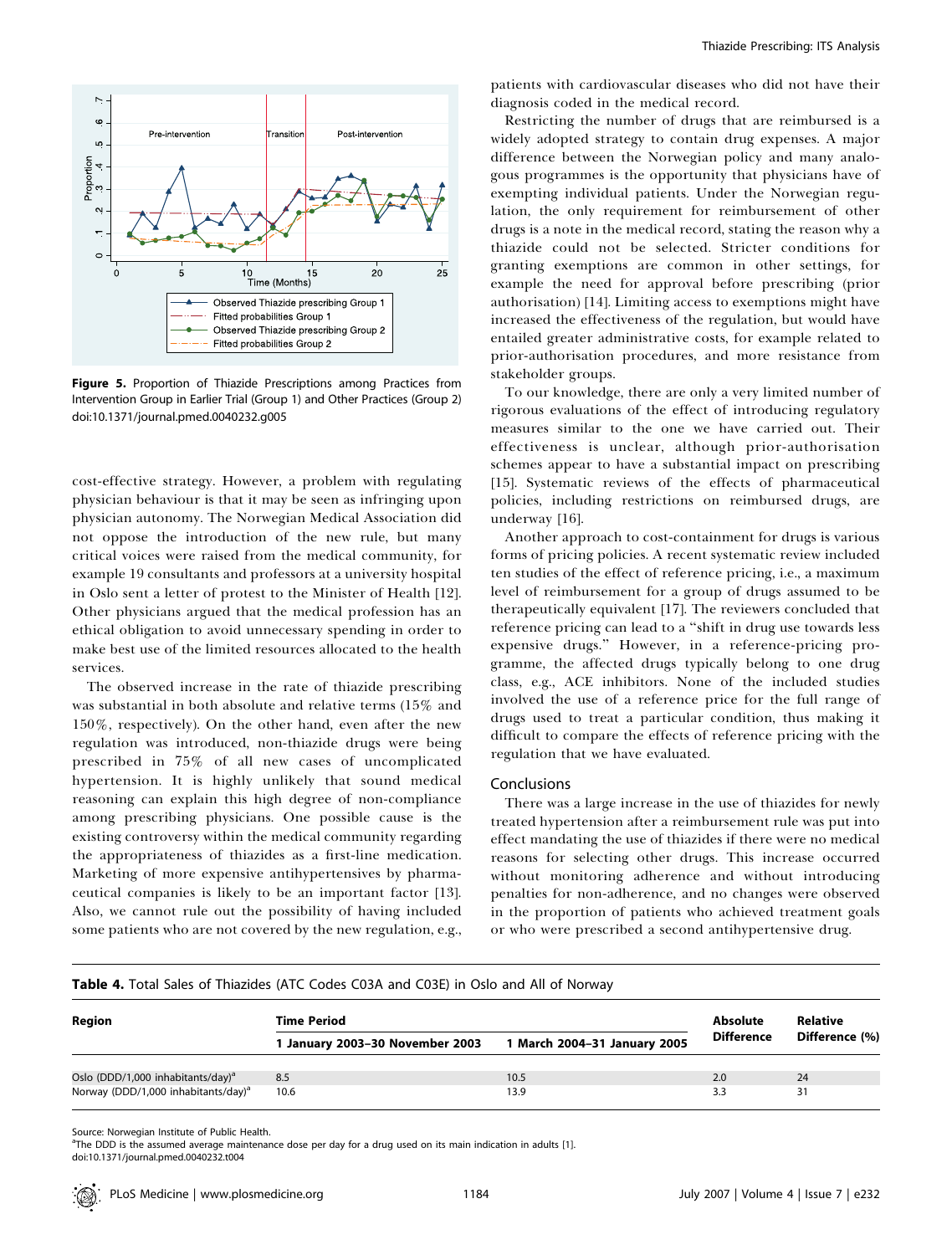# Supporting Information

Alternative Language Abstract S1. Translation of the Abstract into Norwegian by Atle Fretheim

Found at doi:10.1371/journal.pmed.0040232.sd001 (27 KB DOC).

Text S1. Study Protocol

Found at doi:10.1371/journal.pmed.0040232.sd002 (94 KB PDF).

Text S2. Consent Form (in Norwegian)

Found at doi:10.1371/journal.pmed.0040232.sd003 (94 KB DOC).

# Acknowledgments

We thank all the physicians who agreed to participate in the study. We also thank Ole Johnny Bakke and Thomas Nomme, who collected the data from the participating practices. Mediata prepared the software package used to collect data from medical records systems. Solveig Sakshaug at the Department of Pharmacoepidemiology, Norwegian Institute of Public Health, provided us with national sales figures for thiazides.

Author contributions. ADO developed the idea for the study, with contributions from AF. AF was the primary investigator. KH was responsible for implementing all practical aspects of the study, including data collection. AF and KH wrote the first draft of this report. DTK prepared the data for statistical analysis. GM performed the statistical analyses, with support from DTK. All authors contributed to and approved the final manuscript.

#### References

- 1. Rønning Meditor (2006) Drug consumption in Norway 2001–2005. Oslo: The Norwegian Institute of Public Health. 130 p.
- 2. Fretheim A, Aaserud M, Oxman AD (2003) The potential savings of using thiazides as the first choice antihypertensive drug: Cost-minimisation analysis. BMC Health Serv Res 3: 18.
- Vihovde MB (1999) Spørsmål til Helseministeren, Stortingets spørretime 24. November 1999. Available: http://www.stortinget.no/spti/dw-o1999112405–021. html. Accessed 31 May 2007.
- 4. Ramsay CR, Matowe L, Grilli R, Grimshaw JM, Thomas RE (2003) Interrupted time series designs in health technology assessment: Lessons from two systematic reviews of behavior change strategies. Int J Technol Assess Health Care 19: 613–623.
- 5. Fretheim A, Oxman AD, Havelsrud K, Treweek S, Kristoffersen DT, et al. (2006) Rational prescribing in primary care (RaPP): A cluster randomized trial of a tailored intervention. PLoS Med 3: e134. doi:10.1371/journal. pmed.0030134.
- 6. Madsen S, Bryn E, Christensen HM (2004) Lavdose tiazid skal prøves først ved ukomplisert hypertensjon. Nytt om legemidler 27: 7–8.
- 7. Mayor S (2005) Doctors urged to present views in an objective way to the media. BMJ 335: 1289.
- 8. Hafstad A (2003) Taper 200 mill. på dyre piller. Aftenposten (September 9) 1.<br>9. Statistics Norway (2005) How much is it worth...? Available: http://www.ssb. Statistics Norway (2005) How much is it worth...? Available: http://www.ssb.
- no/kpi\_en/kpicalc.html. Accessed 31 May 2007. 10. Walsh J, McDonald K, Shojania K, Sundaram V, Nayal S, et al. (2005) Hypertension care. Rockville, Maryland: Agency for Healthcare Research and Quality. 98 p.
- 11. Fretheim A, Aaserud M, Oxman AD (2006) Rational prescribing in primary care (RaPP): Economic evaluation of an intervention to improve sional practice. PLoS Med 3: e216. doi:10.1371/journal.pmed.0030216.
- 12. Vollebæk LE (2004) Ullevål samlet mot blodtrykksvedtak. Dagens Medisin (February 26):
- 13. Wazana A (2000) Physicians and the pharmaceutical industry: Is a gift ever just a gift? JAMA 283: 373–380.
- 14. MacKinnon NJ, Kumar R (2001) Prior authorization programs: A critical review of the literature. J Manag Care Pharm 7: 297–302.
- 15. Lexchin J (2002) Effects of restrictive formularies in the ambulatory care setting. Am J Manag Care 8: 69–76.
- 16. Aaserud M, Dahlgren AT, Sturm H, Kosters JP, Hill S, et al. (2006) Pharmaceutical policies: Effects on rational drug use, an overview of 13 reviews (protocol). Cochrane Database Syst Rev 2006: CD004397.
- 17. Aaserud M, Dahlgren AT, Kosters JP, Oxman AD, Ramsay C (2006) Pharmaceutical policies: Effects of reference pricing, other pricing, and purchasing policies. Cochrane Database Syst Rev 2006: CD005979.